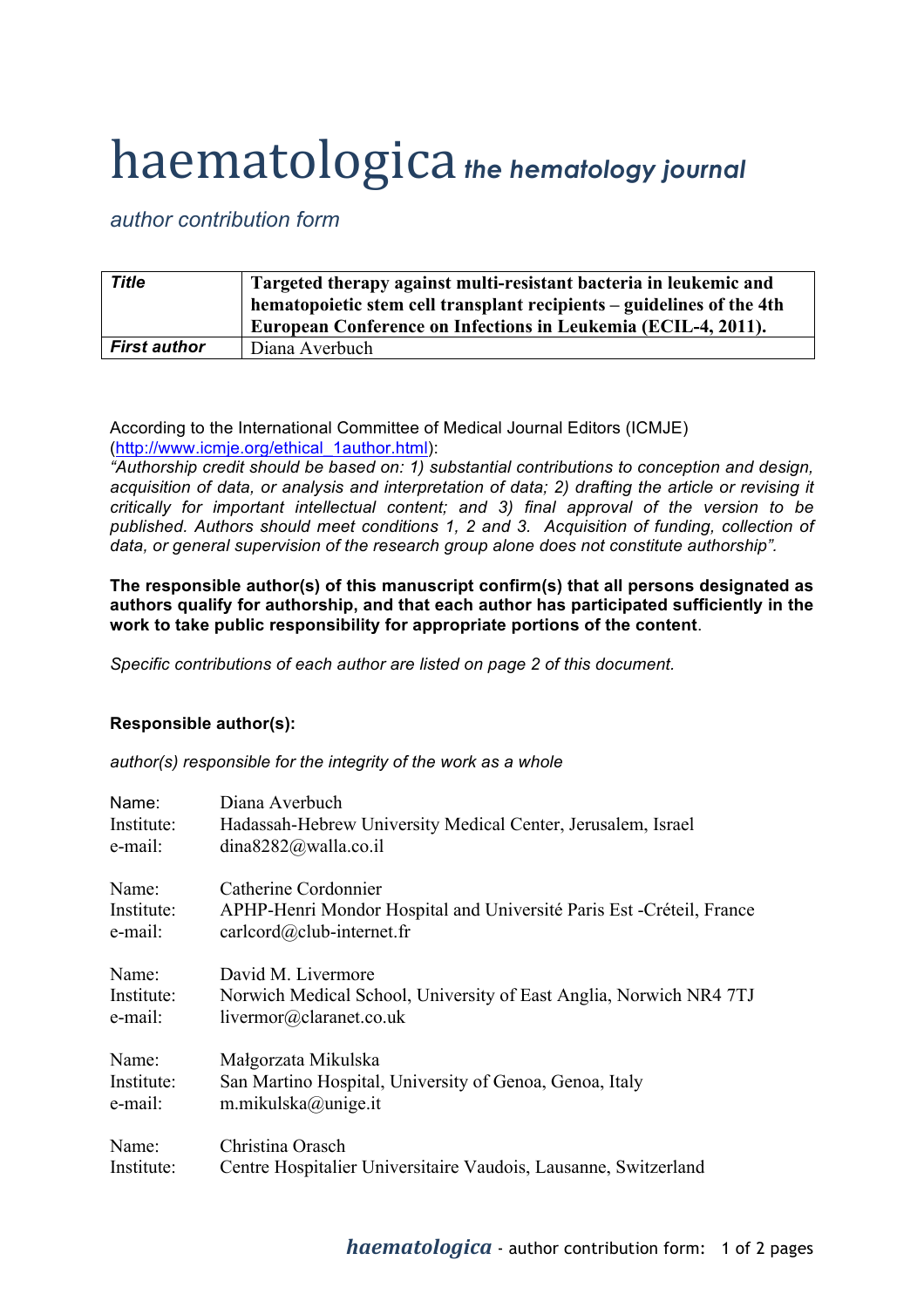| e-mail:                        | christina.orasch@chuv.ch                                                                                                                                                                                                                                  |
|--------------------------------|-----------------------------------------------------------------------------------------------------------------------------------------------------------------------------------------------------------------------------------------------------------|
| Name:                          | Claudio Viscoli                                                                                                                                                                                                                                           |
| Institute:                     | San Martino Hospital, University of Genoa, Genoa, Italy                                                                                                                                                                                                   |
| e-mail:                        | viscolic@unige.it, claudio.viscoli@unige.it                                                                                                                                                                                                               |
| Name:<br>Institute:<br>e-mail: | Inge C. Gyssens<br>Radboud University Nijmegen Medical Centre and Department of Medical<br>Microbiology and Infectious Diseases, Canisius Wilhelmina Hospital,<br>Nijmegen, Netherlands; Hasselt University, Diepenbeek, Belgium<br>i.gyssens@aig.umcn.nl |
| Name:                          | Winfried Kern                                                                                                                                                                                                                                             |
| Institute:                     | University Hospital, Albert-Ludwigs University, Freiburg, Germany                                                                                                                                                                                         |
| e-mail:                        | winfried.kern@uniklinik-freiburg.de,friedvkern@aol.com                                                                                                                                                                                                    |
| Name:                          | Galina Klyasova                                                                                                                                                                                                                                           |
| Institute:                     | National Research Center for Hematology, Moscow, Russia                                                                                                                                                                                                   |
| e-mail:                        |                                                                                                                                                                                                                                                           |
| Name:                          | Oscar Marchetti                                                                                                                                                                                                                                           |
| Institute:                     | Centre Hospitalier Universitaire Vaudois, Lausanne, Switzerland                                                                                                                                                                                           |
| e-mail:                        | oscar.marchetti@chuv.ch                                                                                                                                                                                                                                   |
| Name:                          | Dan Engelhard                                                                                                                                                                                                                                             |
| Institute:                     | Hadassah-Hebrew University Medical Center, Jerusalem, Israel                                                                                                                                                                                              |
| e-mail:                        | engelhard@hadassah.org.il                                                                                                                                                                                                                                 |
| Name:                          | Murat Akova                                                                                                                                                                                                                                               |
| Institute:                     | Hacettepe University School of Medicine, Ankara, Turkey                                                                                                                                                                                                   |
| e-mail:                        | makova@hacettepe.edu.tr,akova.murat@gmail.com                                                                                                                                                                                                             |

## **Author contributions (maximum 1 page):**

*Please describe the contributions of each author, indicating who was responsible for each part of the study and the preparation of the manuscript (collection of data, experiments, data analysis, generation of figures, collection of images, interpretation of data, preparation of the text, etc.)*

DA and DE drafted the article and they and all other authors were part of the expert panel,

concept/design and literature analysis, participated in the preparation of the presentation at the

ECIL-4 meeting, and preparation of the updated slide sets from ECIL-4 on the websites and

have revised manuscript critically for important intellectual content and finally approved the

version which is to be published.